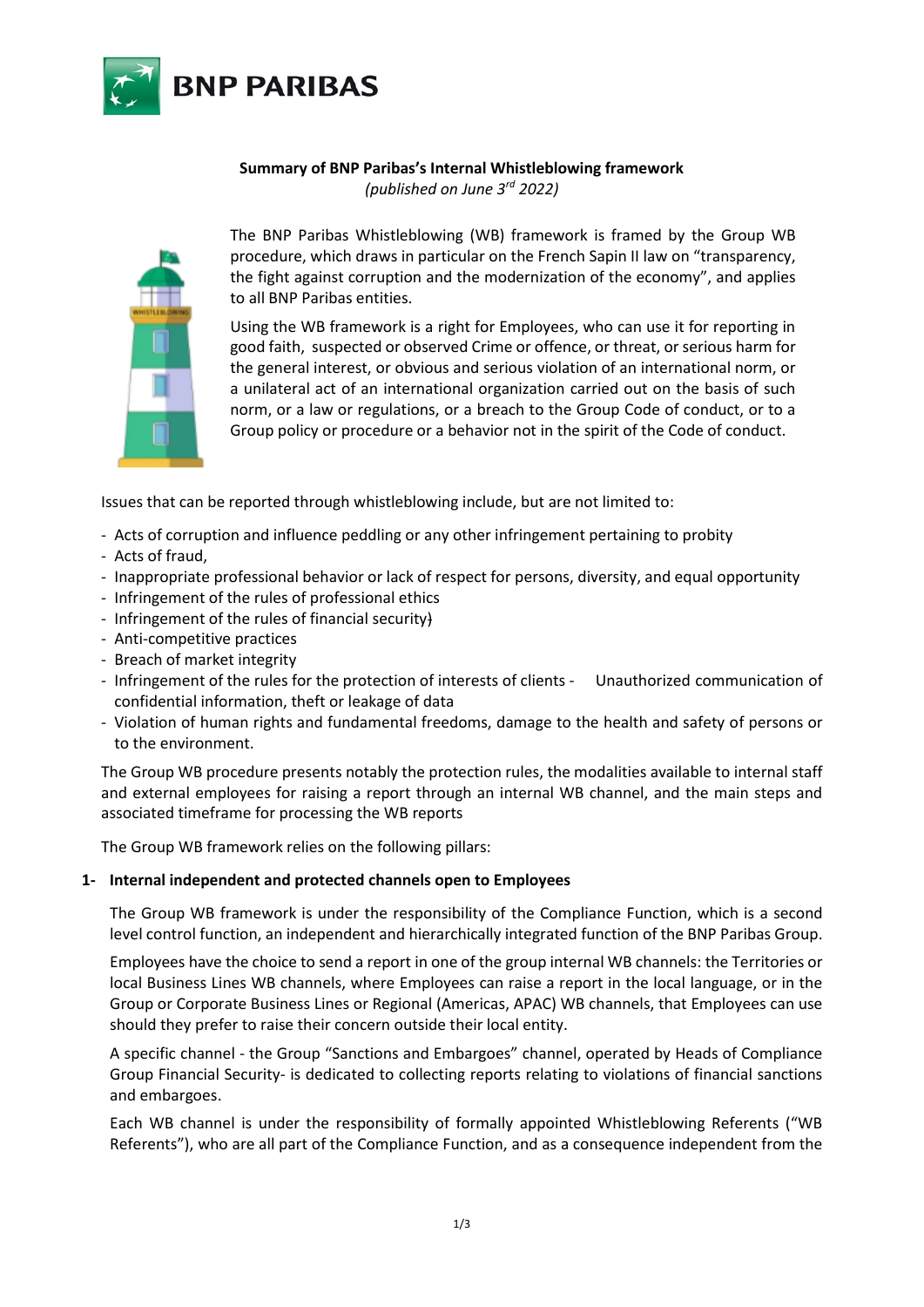

business lines. The WB Referents are committed to respect the WB confidentiality rules, and are in charge of handling the WB reports they receive in the channel they are appointed for.

Depending on the channels, Employees can raise a report by e-mail to a dedicated protected box mail (available 24/7), or through an external system (available 24/7, operated by an external provider, notably in the US and UK), or contact by call the WB referent or a dedicated external hotline (such as in the US and UK).

Any natural person, permanent Employee, temporary Staff and external Staff, is authorized to use the Group Whistleblowing framework. Reports sent by third parties in a WB Channel are processed according to the Group WB processing rules

WB reports are systematically processed with confidentiality and can be raised anonymously; anonymous reports are processed unless not authorized by local regulations.

# **2- Protection of Whistleblowers and Confidentiality**

Using the Whistleblowing framework is a right for Employees. Accordingly, no Employee may be retaliated (ie: disciplined, discharged or discriminated against directly or indirectly with regard to recruitment, remuneration, promotion, training, assignment, or mobility) for having reported or testified to, in good faith.

The WB framework guarantees the confidentiality of the information collected.

The WB Referents are responsible for implementing the confidentiality rules and for complying with applicable laws and regulations regarding the processing, storage and retention of personal data collected in a WB report.

### **3- Structured Processing of all WB reports**

The processing of WB reports is framed in a dedicated Operating guide, which provides WB Referents precise guidance for processing WB cases and ensuring the respect of protection and confidentiality rules. As soon as an alert is deemed admissible, it is investigated by an independent expert. A specific timeframe has to be applied for processing the WB cases and informing the whistleblower at each step of the process (acknowledgement of receipt, confirmation of admissibility, and closure after investigation).

### **4- Employees' awareness**

The Employees are trained on their duty to speak-up and on the WB framework in the "Conduct Journey" (mandatory training for all staff).

Communication to all staff on the WB framework is performed at Group, regional and local levels.

The WB framework, and modalities to raise a WB report, are displayed in a specific and easy to access intranet page, at Group and regional levels, and in each entity.

### **5- Controls**

The WB framework is subject to generic control plans, including 1st-level controls, performed by Compliance, aiming at checking the access to the WB channels, and ensuring the respect of the confidentiality and processing rules, and 2nd-level controls, performed by an independent team, aiming at checking the implementation of the WB framework in all entities, and assessing the effectiveness and results of 1<sup>st</sup>-level controls.